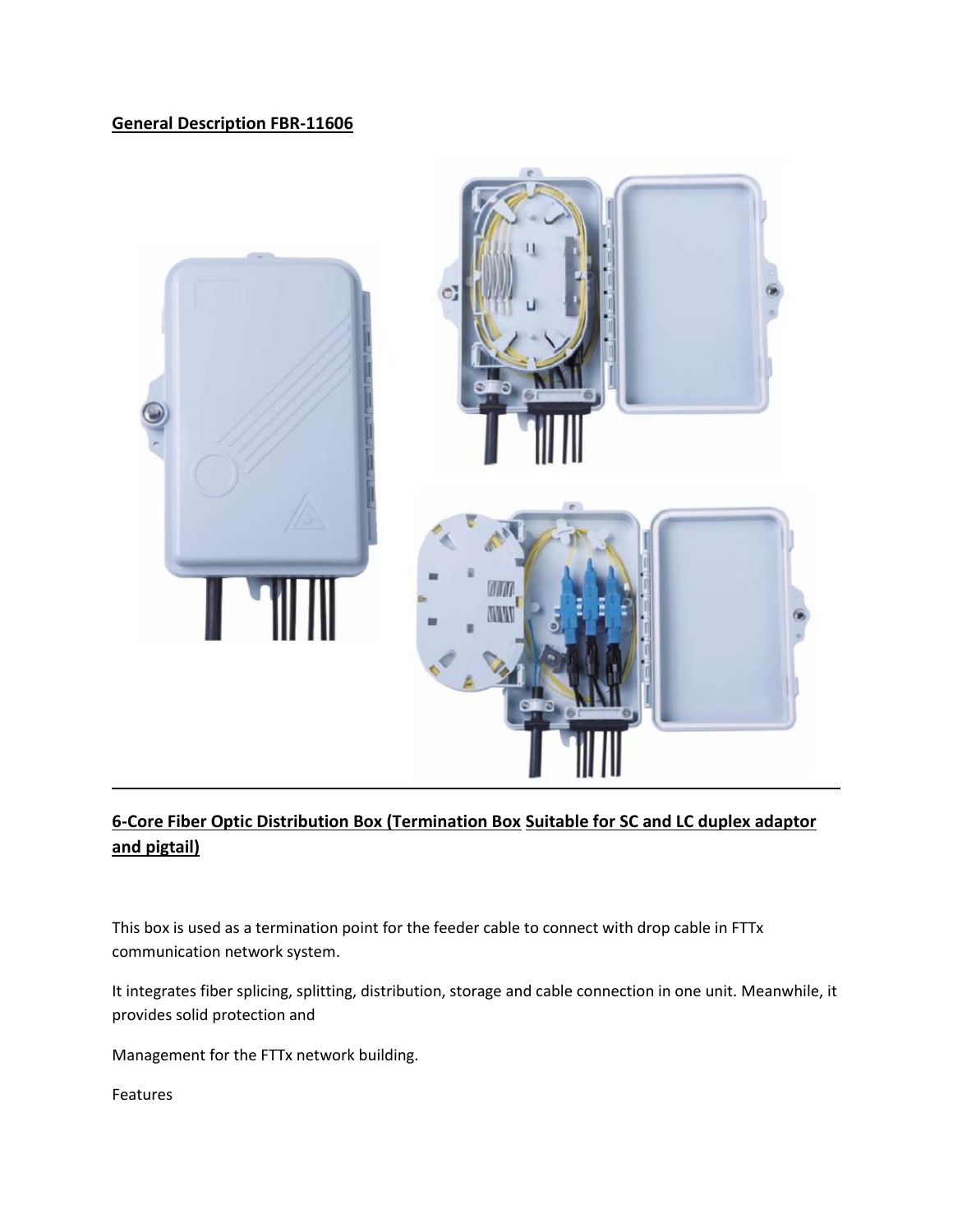- ✦ clamping for feeder cable and drop cable, fiber splicing, fixation, storage, distribution...etc. all in one
- ✦ Suitable for SC and LC duplex adaptor and pigtail
- ✦ Easy to operate
- ✦ Total enclosed structure
- ✦ Protects and manages cable effectively
- ✦ Secured with anti-theft locking mechanism
- ✦ Standard size, light weight
- ✦ High quality PC +ABS material
- ✦ Suitable for indoor use
- ✦ Good properties of dust, and moisture proofing
- ✦IP65 Application
- Telecommunication subscriber loop
- Fiber to the home (FTTH)
- LAN/WAN

## **Technical Data**

Work Temperature -40 °C ~+85 °C

Relative Humidity  $\leq$  85% (+30 °C)

Atmospheric Pressure 70Kpa~106Kpa

Insert Loss ≤ 0.2dB

UPC Return Loss ≥ 50dB APC Return Loss≥ 60dB

Insert and Pull out Life≥ 1000 times